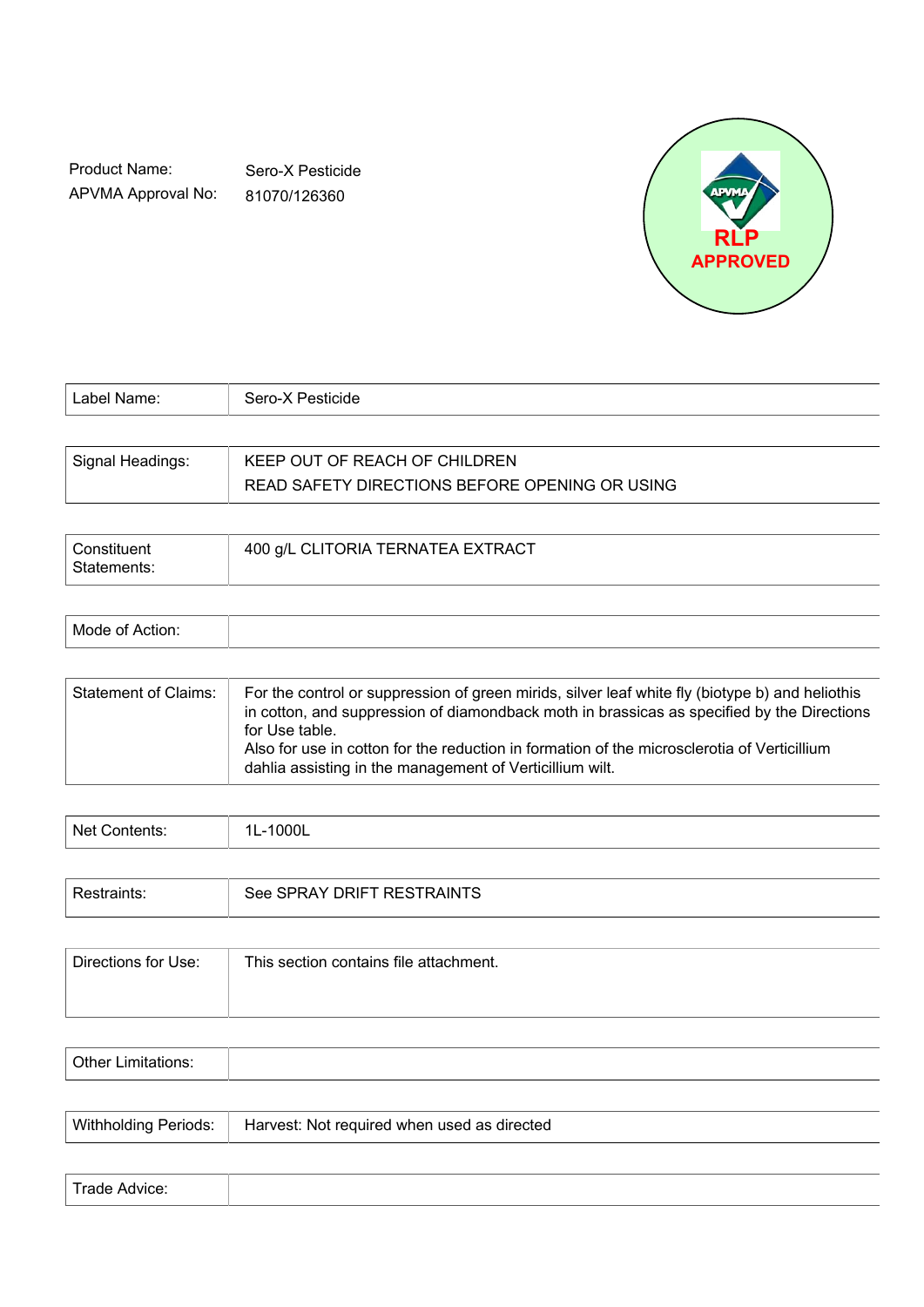| This section contains file attachment.<br>General Instructions: |
|-----------------------------------------------------------------|
|                                                                 |

| vanıny |
|--------|
|--------|

| Precautions: | Re-entry: Do not allow enter treated areas until spray has dried. If prior entry is necessary<br>wear cotton overalls buttoned to the neck and wrist (or equivalent clothing) and chemical<br>resistant gloves. Clothing must be laundered after each day's use. |
|--------------|------------------------------------------------------------------------------------------------------------------------------------------------------------------------------------------------------------------------------------------------------------------|
|--------------|------------------------------------------------------------------------------------------------------------------------------------------------------------------------------------------------------------------------------------------------------------------|

| Protections: | PROTECTION OF WILDLIFE, FISH, CRUSTACEANS AND THE ENVIRONMENT                          |
|--------------|----------------------------------------------------------------------------------------|
|              | DO NOT contaminate wetlands or watercourses with this product or used containers. Tail |
|              | drains which flow from treated areas should be prevented from entering river systems.  |

| Storage and<br>Disposal: | KEEP OUT OF REACH OF CHILDREN. Store in the closed, original container in a cool,<br>well-ventilated area. Do not store for prolonged periods in direct sunlight.<br>Triple-rinse containers before disposal. Add rinsings to spray tank. Do not dispose of<br>undiluted chemicals on site. If recycling, replace cap and return clean containers to recycler<br>or designated collection point. If not recycling, break, crush, or puncture and deliver empty<br>packaging to an approved waste management facility. If an approved waste management<br>facility is not available, bury the empty packaging 500 mm below the surface in a disposal<br>pit specifically marked and set up for this purpose, clear of waterways, desirable vegetation<br>and tree roots, in compliance with relevant local, state or territory government regulations.<br>Do not burn empty containers or product. |
|--------------------------|---------------------------------------------------------------------------------------------------------------------------------------------------------------------------------------------------------------------------------------------------------------------------------------------------------------------------------------------------------------------------------------------------------------------------------------------------------------------------------------------------------------------------------------------------------------------------------------------------------------------------------------------------------------------------------------------------------------------------------------------------------------------------------------------------------------------------------------------------------------------------------------------------|
|                          |                                                                                                                                                                                                                                                                                                                                                                                                                                                                                                                                                                                                                                                                                                                                                                                                                                                                                                   |

| First Aid Instructions: | First aid is not generally required. If in doubt, contact a Poisons Information Centre (e.g.<br>phone Australia 13 11 26) or a doctor. |
|-------------------------|----------------------------------------------------------------------------------------------------------------------------------------|
|-------------------------|----------------------------------------------------------------------------------------------------------------------------------------|

| First Aid Warnings: |  |
|---------------------|--|
|                     |  |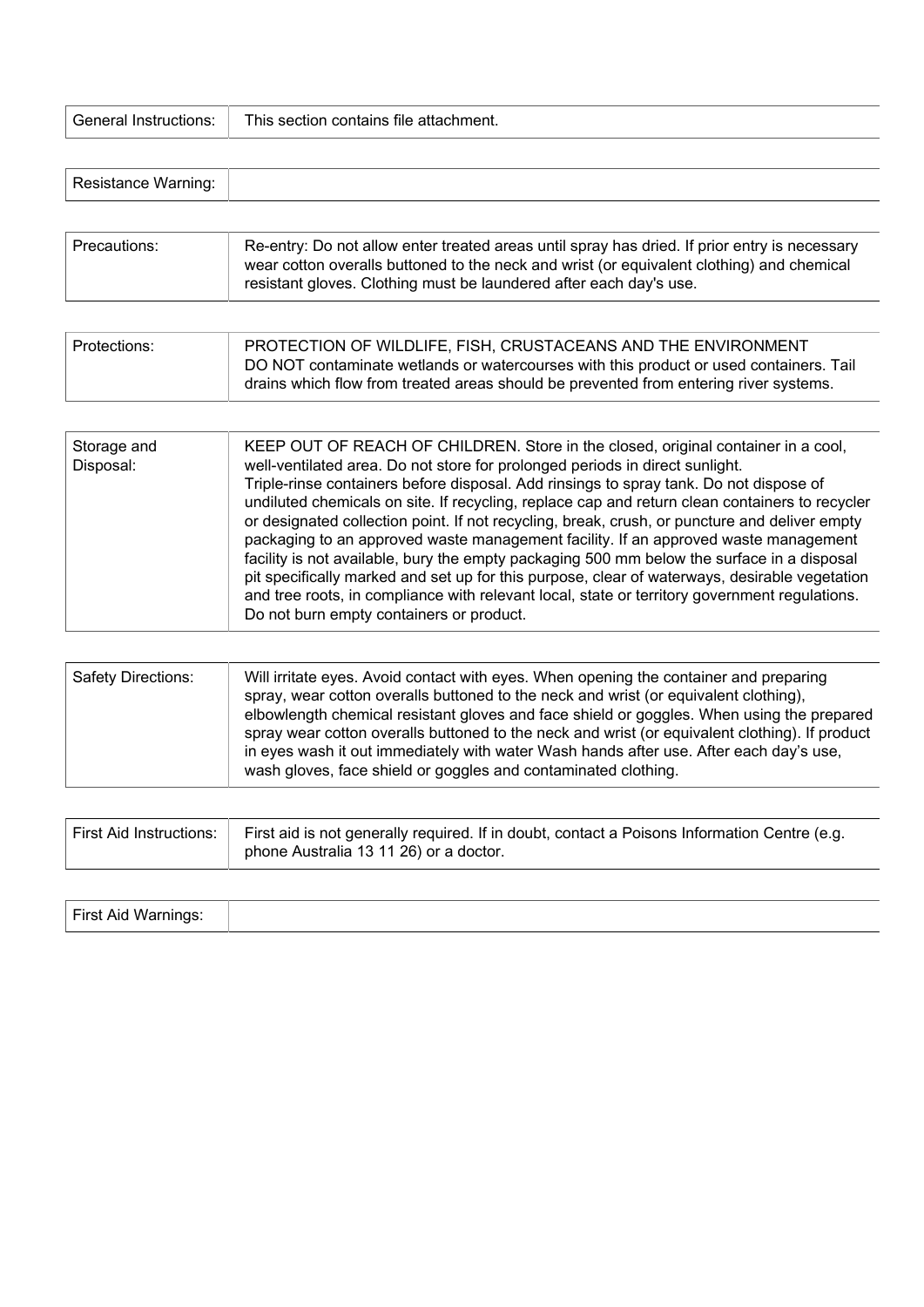## **DIRECTIONS FOR USE**

# **RESTRAINTS**

## **SPRAY DRIFT RESTRAINTS**

**DO NOT** apply with spray droplets smaller than a FINE spray droplet size category according to nozzle manufacturer specifications that refer to the ASAE S572 Standard or the British Crop Production Council guideline.

**DO NOT** apply when wind speed is less than 3 or more than 20 kilometres per hour, as measured at the application site.

**DO NOT** apply during surface temperature inversion conditions at the application site.

Users of this product MUST make an accurate written record of the details of each spray application within 24 hours following application, and must KEEP this record for at least 2 years. The spray application details that must be recorded are:

1 date with start and finish times of application 2 location address and paddock(s) sprayed 3 full name of this product 4 amount of product used per hectare and number of hectares applied to 5 crop or situation and weed or pest 6 wind speed and direction during application 7 air temperature and relative humidity during application 8 nozzle brand, type, spray angle, nozzle capacity and spray system pressure measured during application 9 name and address of person applying this product. (Additional record details may be required by the state or territory where this product is used.)

# **MANDATORY NO-SPRAY ZONES**

**DO NOT** apply if there are aquatic and wetland areas including aquaculture ponds, surface streams and rivers within 5 metres downwind from the application area.

| <b>CROP</b> | <b>PEST</b>                                                                                                                                                                                                            | <b>STATE</b>                         | <b>RATE</b> | <b>CRITICAL COMMENTS</b>                                                                                                                                                                                                                                                                                                                                                                                                                              |
|-------------|------------------------------------------------------------------------------------------------------------------------------------------------------------------------------------------------------------------------|--------------------------------------|-------------|-------------------------------------------------------------------------------------------------------------------------------------------------------------------------------------------------------------------------------------------------------------------------------------------------------------------------------------------------------------------------------------------------------------------------------------------------------|
| Cotton      | bollworm<br>Cotton<br>(Helicoverpa<br>armigera)<br>budworm<br><b>Native</b><br>(Helicoverpa<br>punctigera)<br>Silverleaf whitefly<br>(biotype)<br>b)<br>(Bemisia tabaci)<br>mirid<br>Green<br>(Creontiades<br>dilutus) | Qld,<br><b>NSW</b><br>and WA<br>only | $2L$ /ha    | Apply as indicated by field checks and pest<br>presence thresholds to a maximum of 5<br>applications per growing season. Ensure<br>good coverage. Note treatment effects<br>may not be seen for 3 or more days.<br>Suppression of pest numbers rather than<br>control may occur if sufficient exposure is<br>not possible. Best results are obtained<br>when Sero-X Insecticide is applied before<br>pest populations build up to damaging<br>levels. |
|             |                                                                                                                                                                                                                        |                                      |             | Budworm and Bollworm: Applications<br>should be timed to coincide with egg hatch<br>and when small larvae up to 5 mm are<br>present. A second application at 7 days<br>may be required if conditions favour pest<br>development.<br>Silver leaf white fly, Green mirid: Apply at<br>recommended<br>threshold<br>levels<br><b>as</b><br>by field checks. A repeat<br>indicated                                                                         |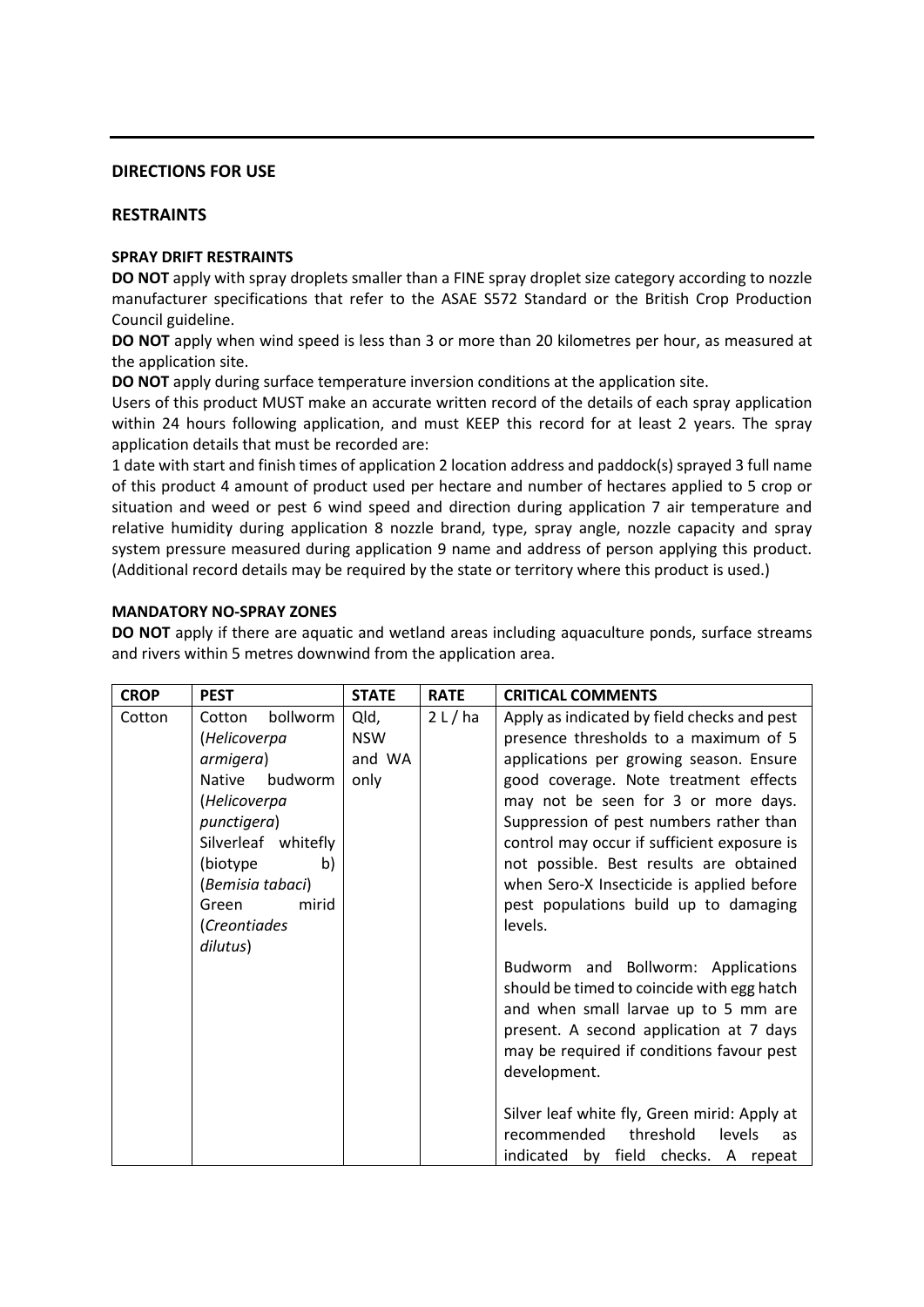|                  |                       |            |          | application may be required at 14-20 days  |
|------------------|-----------------------|------------|----------|--------------------------------------------|
|                  |                       |            |          | if conditions favour pest development.     |
| Cotton           | Verticillium dahliae  | Qld,       | 2 L / ha | Applications in the current season will    |
|                  | microsclerotia        | <b>NSW</b> |          | levels of Verticillium dahliae<br>reduce   |
|                  |                       | and WA     |          | microsclerotia in soil following harvest.  |
|                  |                       | only       |          | Mix with water and apply in 50L spray mix  |
|                  |                       |            |          | per hectare.                               |
|                  |                       |            |          | Three applications are required at the     |
|                  |                       |            |          | following timing:                          |
|                  |                       |            |          | 1. When majority of plants are between     |
|                  |                       |            |          | first square and first flower              |
|                  |                       |            |          | 2. When majority of plants are between     |
|                  |                       |            |          | mid to peak flowering                      |
|                  |                       |            |          | With the first defoliation<br>3.           |
| <b>Brassicas</b> | Diamondback           | All        | $2L$ /ha | Apply as soon as diamondback moth          |
|                  | moth                  | states     |          | appears and approach threshold levels.     |
|                  | (Plutella xylostella) |            |          | Ensure good coverage with a maximum 7      |
|                  |                       |            |          | day retreatment interval to ensure that    |
|                  |                       |            |          | there is a constant exposure of new larvae |
|                  |                       |            |          | to Sero-X.                                 |

**NOT TO BE USED FOR ANY PURPOSE, OR IN ANY MANNER, CONTRARY TO THIS LABEL UNLESS AUTHORISED UNDER APPROPRIATE LEGISLATION**